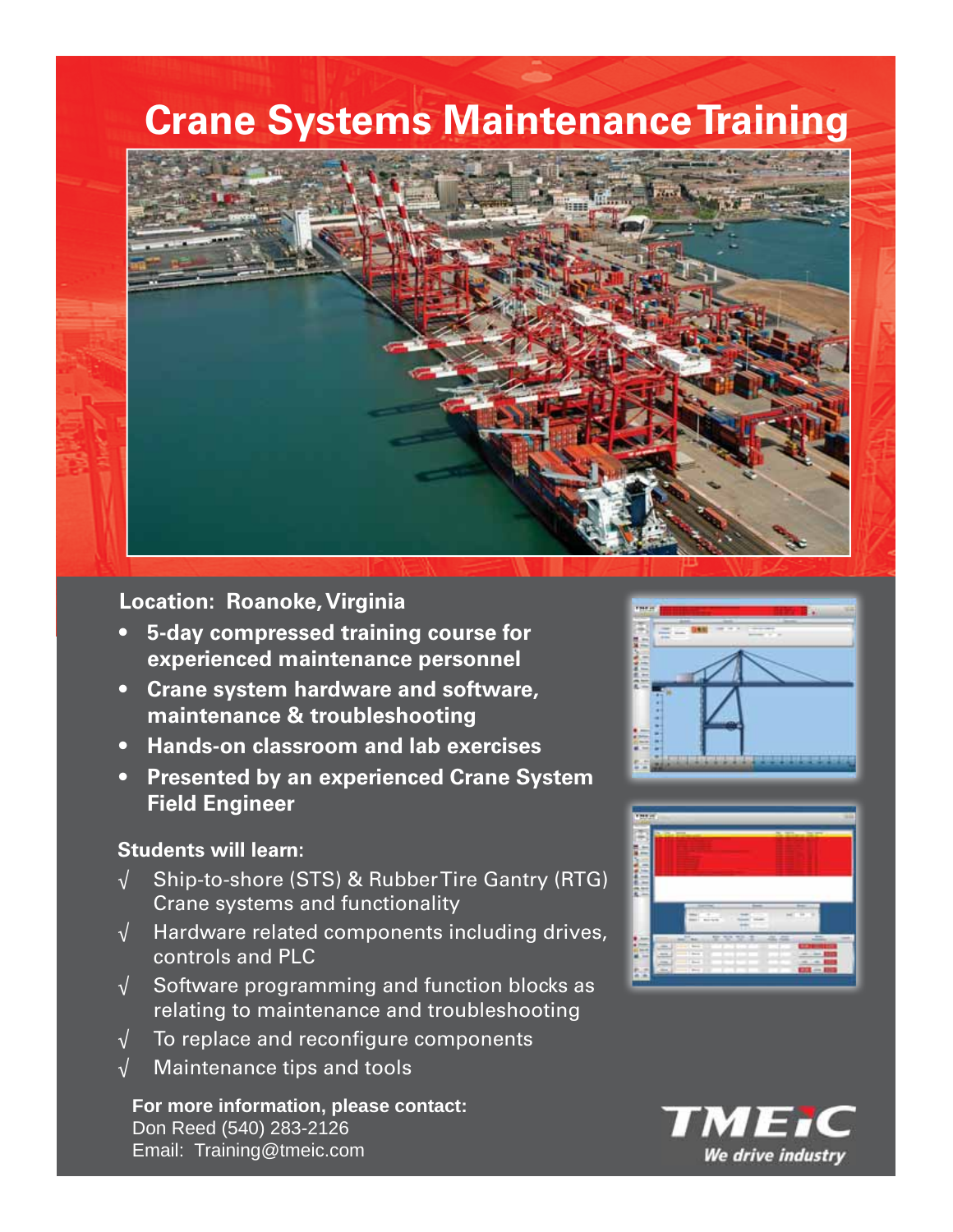# **Crane Systems Maintenance Training Registration**

| Crane Systems Maintenance Training - Roanoke, Virginia                                                                                                | Mail form to: Don Reed<br><b>TMEIC</b>       |
|-------------------------------------------------------------------------------------------------------------------------------------------------------|----------------------------------------------|
| Course location is TMEIC Headquarters in Roanoke, Virginia<br>Course fees are \$2,950.00 per person                                                   | 2060 Cook Dr.<br>Salem, VA 24153             |
| 5-day training course and corresponding training material will be<br>provided                                                                         | Phone: (540) 283-2126<br>Fax: (540) 283-2384 |
| This is not for new maintenance personnel; this is a condensed class for<br>$\bullet$<br>experienced maintenance personnel.                           | Email: Training@tmeic.com                    |
| Not included in the price above is transportation to training classrooms,<br>$\bullet$<br>hotel accommodations, travel to/from Roanoke and meals      |                                              |
| Reduced TMEIC rates are available at hotels within walking distance of<br>the TMEIC Headquarters                                                      | <b>EST.</b>                                  |
| This class covers operation, maintenance & troubleshooting of the<br>equipment and does not cover installation and commissioning of the<br>equipment. |                                              |
|                                                                                                                                                       |                                              |

### **Registration Form – 5-day Crane Systems Maintenance Training**

| Class Choice: $\Box$ TBD-Contact Don Reed for more info.            |  |                                 |        |                             |  |  |
|---------------------------------------------------------------------|--|---------------------------------|--------|-----------------------------|--|--|
| Salutation: _________                                               |  |                                 |        |                             |  |  |
|                                                                     |  |                                 |        |                             |  |  |
|                                                                     |  |                                 |        |                             |  |  |
|                                                                     |  |                                 |        |                             |  |  |
|                                                                     |  |                                 |        |                             |  |  |
|                                                                     |  |                                 |        |                             |  |  |
|                                                                     |  |                                 |        |                             |  |  |
| Fax: _________________________                                      |  |                                 |        |                             |  |  |
|                                                                     |  |                                 |        |                             |  |  |
| Preferred Mode of Payment (Please select one):                      |  |                                 |        |                             |  |  |
| $\Box$ PayPal                                                       |  | □ Credit Card □ Nire or ACH/EFT | $\Box$ | Check $\Box$ Purchase Order |  |  |
| *Payment instructions will be sent with registration acknowledgment |  |                                 |        |                             |  |  |
|                                                                     |  |                                 |        | - - - - -                   |  |  |



### *One company. A world of solutions.*